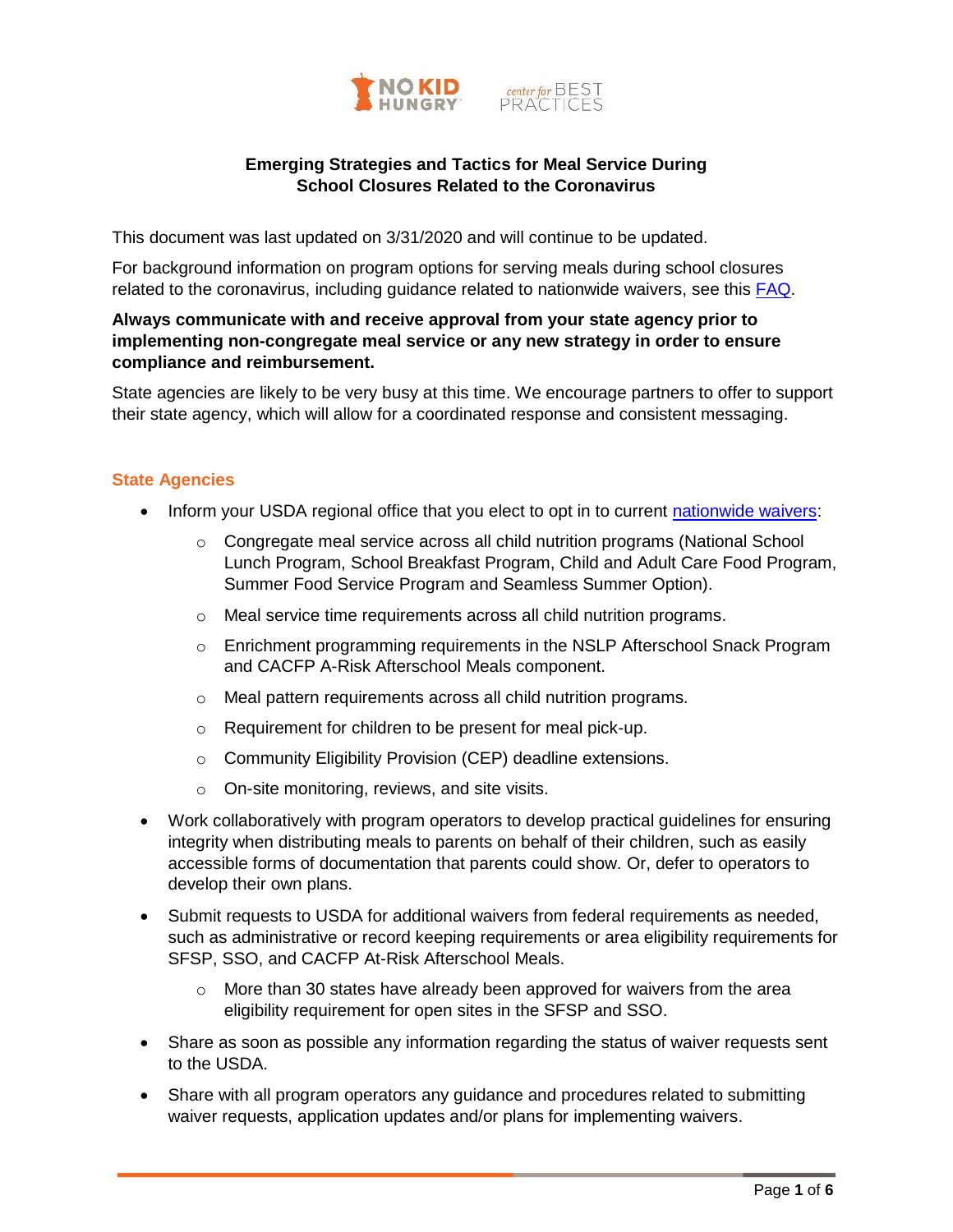- $\circ$  Consider systems and procedures that would make it as simple as possible for as many operators to take advantage of needed waivers.
- $\circ$  Aside from the meal pattern waiver, which explicitly requires a case-by-case review and approval, the USDA has not required states to approve individual waiver requests in advance of their use.
- Consider holding regular conference calls for program operators to hear updates, share information, and support coordination.
- Post information about waivers and waiver request procedures in a central place on your website if possible so that operators do not have to rely on seeing and saving email communications.
- Facilitate communication and coordination among school food authorities and non-profit sponsoring organizations to maximize reach and support for families while minimizing duplicative services.
- Work with partner organizations to promote approved meal distribution sites.
	- $\circ$  Share data to populate maps or other tools, like state or local 211 or 411 service or No Kid Hungry's texting hotline (Text 'FOOD' or 'COMIDA' to 877-877).
- Work with your peers who administer SNAP in your state to develop and submit a plan for adopting and implementing [Pandemic EBT](https://www.fns.usda.gov/resource/state-guidance-coronavirus-pandemic-ebt-p-ebt) (P-EBT) for students affected by school closures by five or more days.

# **Staffing & Meal Preparation**

- **At this time, all health, safety, and sanitation requirements apply.**
- Develop a plan for communicating with staff during school closures.
	- o Consider holding a nightly conference call for all staff working each day to address concerns and continue improving operations for the next day.
- Assess staff ability to work during school closures. Some staff may not be available if they need to care for children dismissed from school, if they are part of a high-risk group, or if they need to care for someone in a high-risk group (e.g. persons over age 60 and person with pre-existing health conditions).
	- $\circ$  Allow staff who are not able to work on site to provide support remotely when feasible. Tasks could include supporting outreach and communications, coordinating with partners, responding to inquiries, managing a meal pre-order system, and for school staff, contacting families to arrange home deliveries.
- Create employee carpools to ease a transportation issue. Mass transit should still be available for essential workers but may be running less frequently.
- Consider soliciting help from other employees within your organization who may not otherwise have work, such as bus drivers, afterschool activity providers, or coaches.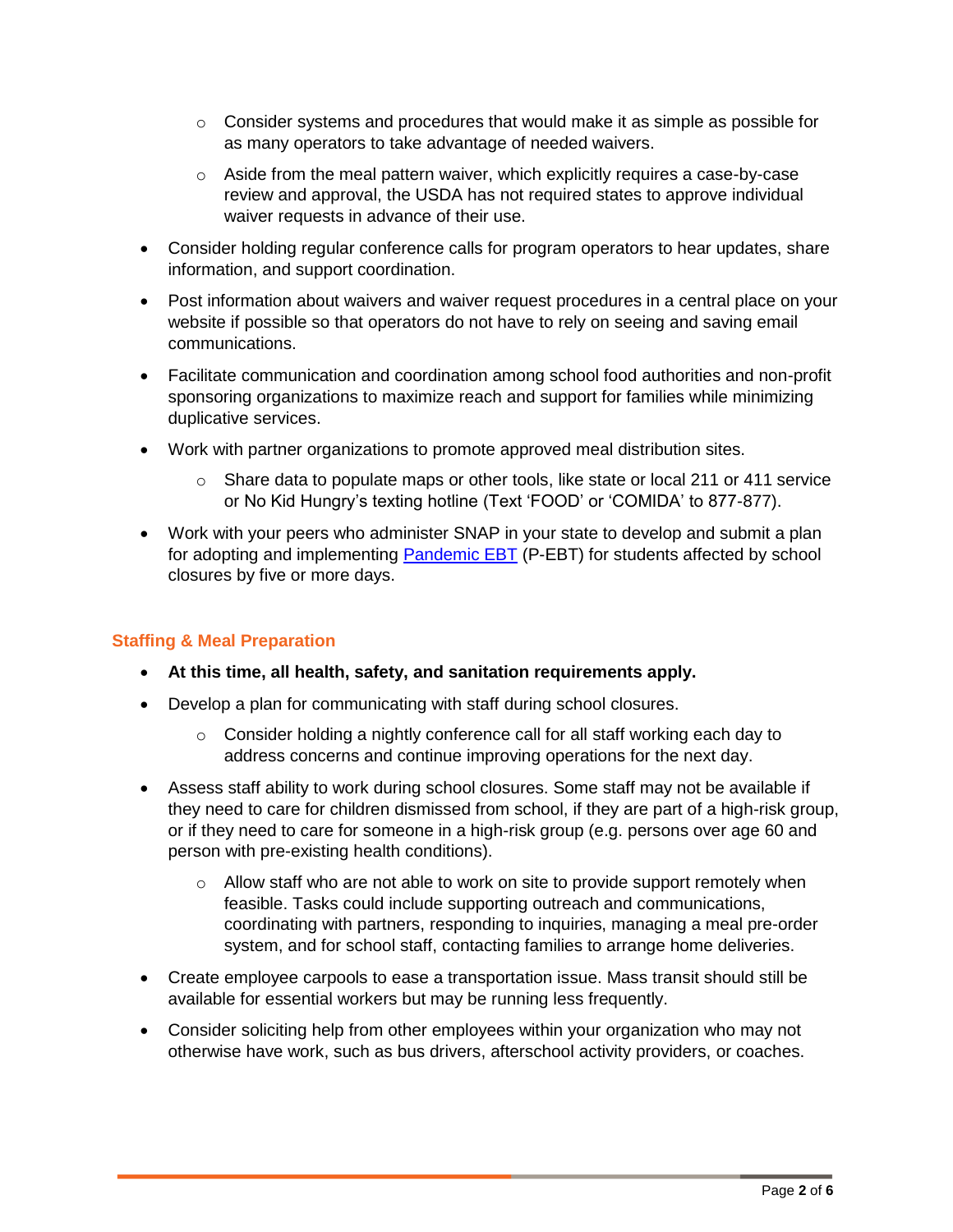- Consider soliciting help from volunteers to support tasks like counting or bagging packaged items, especially if these tasks can be done from a central kitchen where the need for background checks may be mitigated.
- If short-staffed, particularly for long periods of time during extended closures, look into hiring restaurant or food service employees who may be experiencing lost work or hours.
- If current kitchens or vendors are unable to meet demands, consider other food service management companies that may have capacity due to school closures as well as private restaurants or caterers that may be able to support efforts.
	- o The USDA said in [COVID-19: Child Nutrition Program Response #4](https://fns-prod.azureedge.net/sites/default/files/media/file/COVID19MealPatternNationwideWaiverFINAL.pdf) that noncompetitive proposals are permitted during emergency situations.
	- o Communicate with your state agency to confirm appropriate procurement procedures and documentation in this situation.
- Maintain staff safety as a top priority:
	- $\circ$  Ensure that staff understand the importance of not coming to work while sick or under self-quarantine due to possible exposure.
		- Remind staff that they may still transmit COVID-19 without or before developing symptoms, which can take up to 14 days from the time of exposure to the coronavirus that causes COVID-19.
	- $\circ$  Encourage frequent handwashing for at least 20 seconds each time. Allow staff to take needed time for handwashing after sneezing or touching their phone or face. Refer to the [Centers for Disease Control](https://www.cdc.gov/handwashing/when-how-handwashing.html) for guidance and resources.
	- $\circ$  Regularly sanitize hard surfaces, especially high-tough surfaces like door knobs and surfaces in high-traffic areas.
	- $\circ$  Allow staff to stay distanced during meal preparation to the greatest extent possible by spacing out work stations and limiting how many people need to access shared spaces like storage areas or equipment like refrigerators.

#### **Meal & Menu Options**

- **At this time, all meal pattern requirements apply to each child nutrition program unless your request for a waiver is approved in advance.** 
	- $\circ$  Communicate with your state agency if you experience difficulty sourcing any meal components. State agencies have been directed to consider waiver requests when there are issues of supply and availability.
- Options include, and may be a mix of:
	- o Hot meals
	- o Cooked meals served cooled along with instructions for reheating
	- o Cold meals
	- o Shelf-stable meals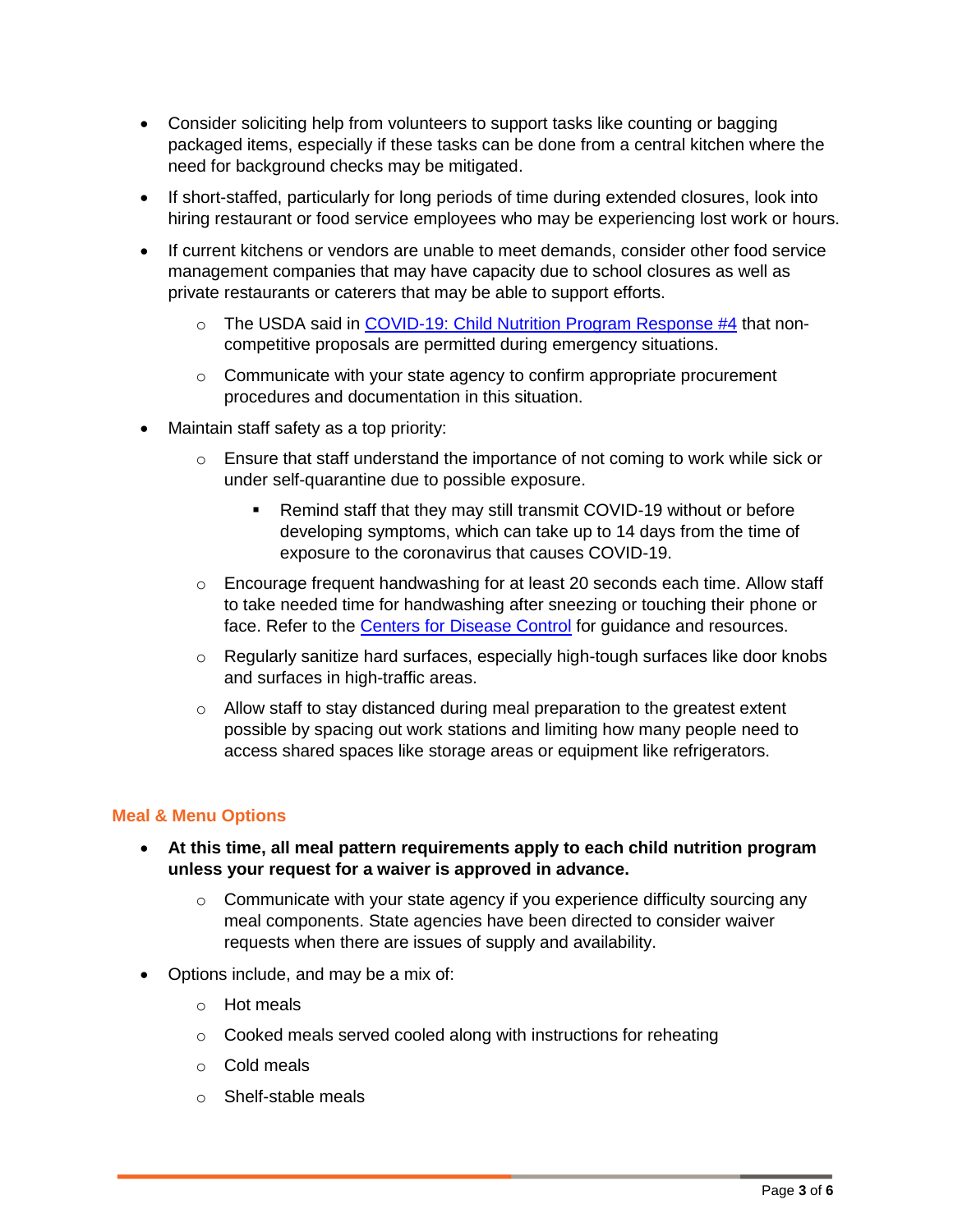- Providing meal ingredients or groceries would **not** count as reimbursable meals. Unless approved by your state agency, assume that meals must be complete and unitized.
- Post or send home food safety instructions for storing meals or meal components.
- If your state agency has opted into the nationwide waiver of meal service time restrictions and allows sites to provide more than one meal or snack at the same time, consider serving a hot meal along with a cold or shelf-stable breakfast for the next day.

#### **Meal Distribution**

- Where possible, find known and trusted staff members to support meal distribution.
	- $\circ$  For schools, this may include cafeteria workers who serve kids during the regular school year, bus drivers, principals, school secretaries, coaches, and when and where available, teachers or teachers' aides.
	- o For community locations, this may include afterschool programming staff, librarians, faith leaders, or other trusted community members.
- If permitted by your state agency, consider distributing meals for more than one day at one time to minimize exposure and ease transportation barriers families may face.
	- $\circ$  The USDA permits delivery of meals for up to one week at a time through SFSP or SSO (see  $Q5$ ).
	- o If this requires too much storage or staff capacity, consider establishing different pick up or delivery days for different groups, such as families with last names A-E on Monday, last names F-J on Tuesday, etc.
- Consider methods that limit crowds and allow for adequate social distancing (i.e. six feet of space between individuals). These include:
	- o Drive-through or curb-side pick-up.
		- If possible, ask families to open their trunk from inside their vehicle and place the meal in the trunk rather than hand it directly to them.
		- Or, place meals on a table and then have families pull forward to collect the meal from the table rather than handing off the meal.
	- $\circ$  Mobile routes or delivery along school bus routes, which may minimize the number of people coming to each distribution point. This may also be easier for families and children with transportation challenges.
		- Consider utilizing a known schedule for bus routes, such as a late start school day schedule.
- If significant numbers of kids or families will access a meal distribution site without a vehicle, develop a plan for keeping workers and families at least six feet apart:
	- $\circ$  Put traffic cones, tape, or chalk marks on the ground to show how far apart groups should wait.
	- o Place meals on a table and have each family approach the table to collect them, or use a serving tray to pass meals to families.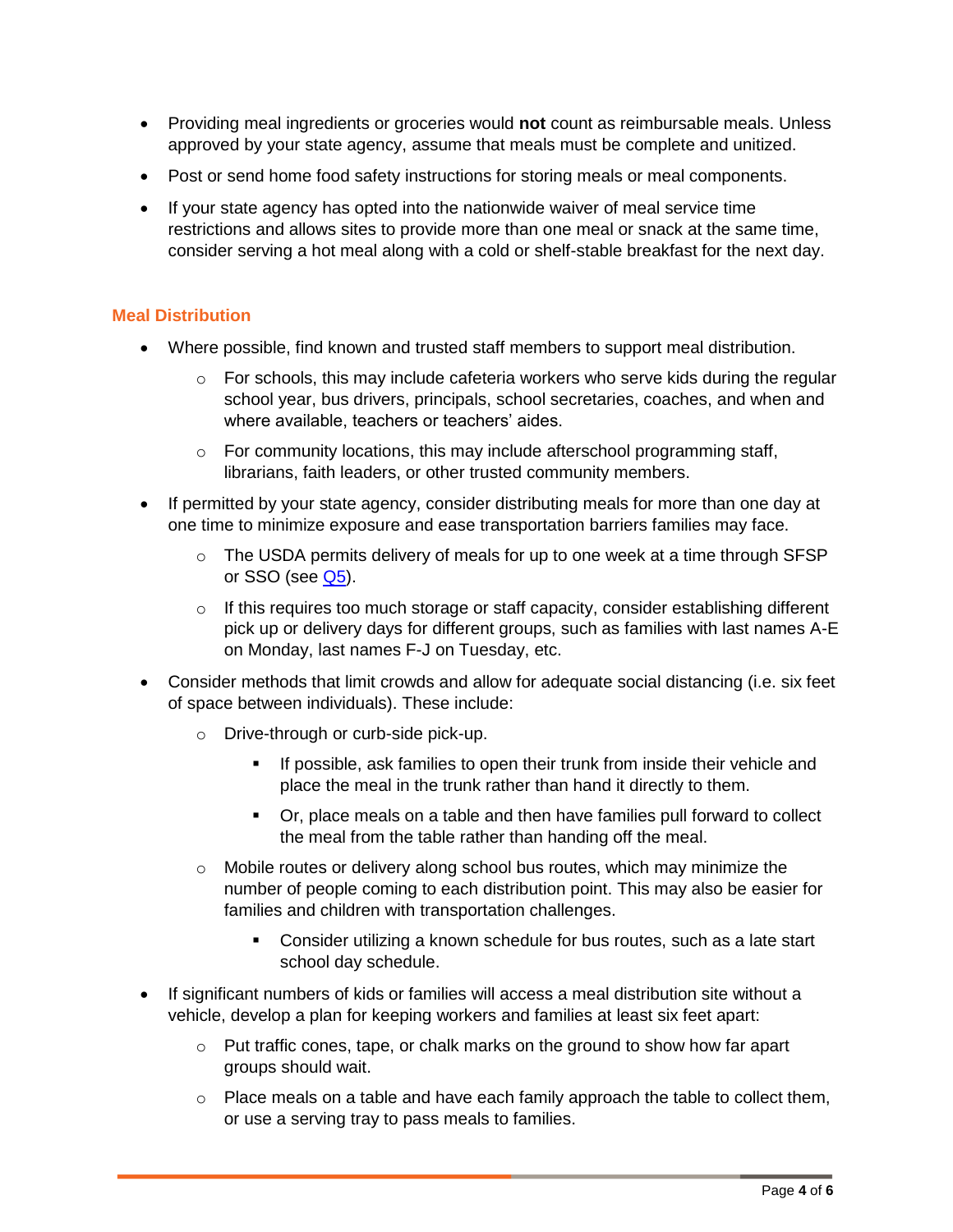- o Take meal counts at a distance.
- o If necessary to limit crowds, lengthen the amount of time for meal pick-up or establish staggered meal service times or days, such as families with last names A-E on Monday, last names F-J on Tuesday, etc.
- $\circ$  For staff comfort, consider setting up a table just inside the door of a building and serving meals across the table through the open door, rather than requiring everyone to be outside.
- School food authorities may be able to deliver to homes with state agency approval.
	- $\circ$  Home delivery requires written consent from the parent or family to be obtained by the school. Consent may be provided electronically.
	- $\circ$  Meals may be delivered to all children within an eligible area. If a school is not area-eligible, meals may be delivered to enrolled students who are eligible for free or reduced-price school meals. All students attending CEP, Provision 2, or Provision 3 schools are eligible for delivered meals.
	- $\circ$  In order to work with another organization to provide delivery, the school must obtain written consent from the parent or family to share their contact information.
	- $\circ$  Schools working with a private vendor for delivery must have a signed memorandum of understanding regarding confidentiality of student data.
	- $\circ$  With approval and necessary waivers on time restrictions, meals for multiple days (up to one week) may be delivered at one time once the number of eligible children in the house has been verified and daily maximums are kept (i.e. no more than one breakfast and one lunch per child per day).
	- o For more information, see the USDA's guidance at [https://www.fns.usda.gov/sfsp/covid-19-meal-delivery.](https://www.fns.usda.gov/sfsp/covid-19-meal-delivery)

# **Record Keeping**

- **Unless otherwise directed by your state agency, all usual record keeping requirements apply to each child nutrition program**, including attendance for CACFP operators as well as menus and meal count records for all programs**.**
- Under most usual circumstances and for most SFSP or SSO sites types, it is **not** required to record names for attendance or meal counts.
	- o Doing so *may* be necessary as part of your plan with your state agency for:
		- Distributing more than one meal at a time (e.g. a breakfast for the next day or lunches for several days at a time);
		- Distributing a meal to an adult without a child present; or
		- Serving meals at a site that does not qualify as area-eligible such that it cannot offer free meals to all children ages 18 and under.
	- o If names are collected, children must **not** be overtly identified as eligible for free or reduced-price school meals.